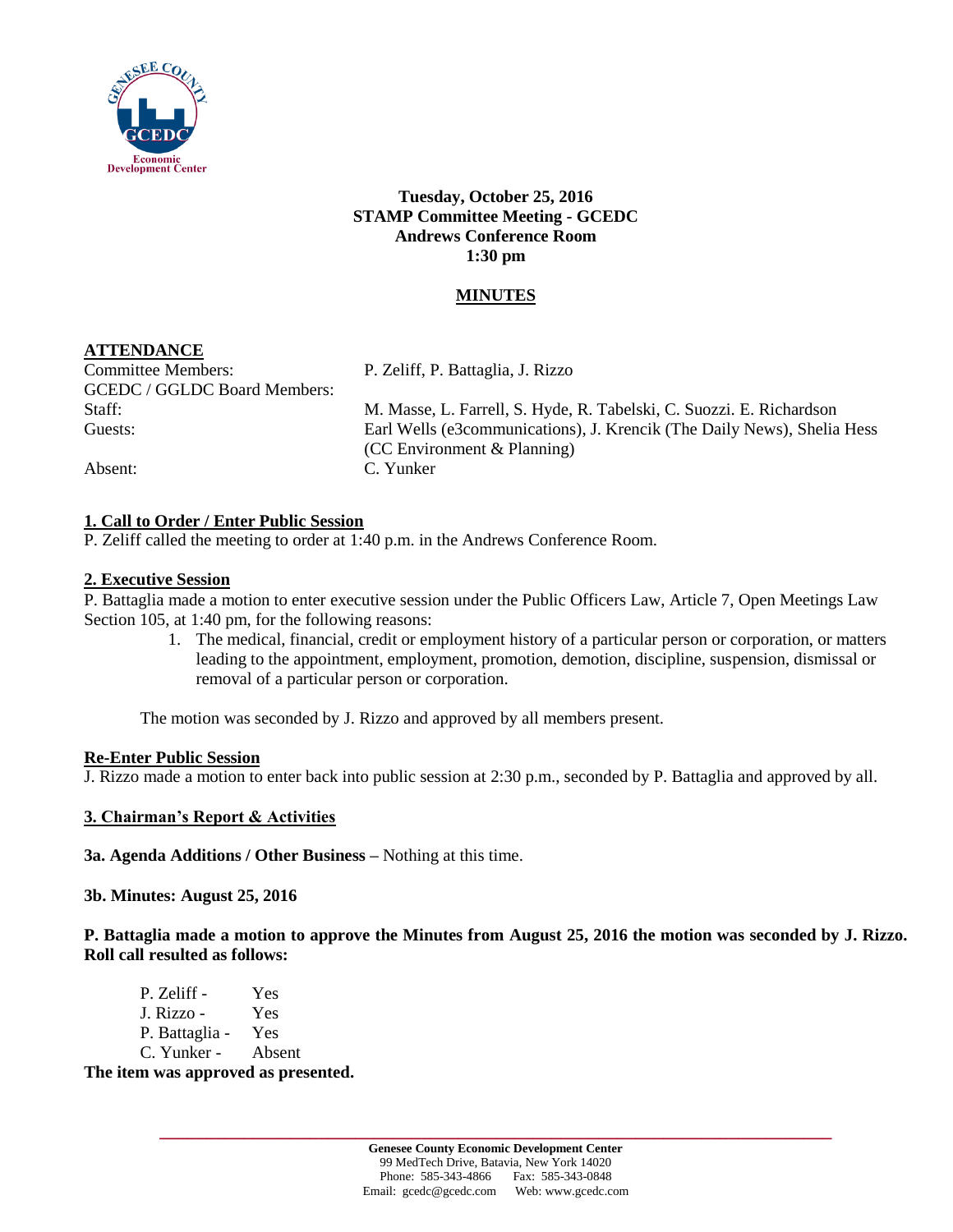## **4. Discussions / Official Recommendations to the Board:**

**4a. \$5M Budget Review YTD -** M. Masse presented the Committee with an analysis of the \$5M STAMP Budget. Draw #1 and draw #2 have been received less reimbursement for the \$200K Village of Oakfield water tower payment. Draw #3 and draw #4 have been submitted and are awaiting reimbursement. All expenses are paid on the Line of Credit with Key Bank (formerly First Niagara) and repaid once the draws are received.

**4b. Reimbursement to Town of Alabama for Roadway Site Plan Review –** M. Masse shared that the GCEDC has applied for site plan approval of design and engineering of the main entrance roadway, including storm water maintenance, at the STAMP site. The Town of Alabama has hired Wendel Engineering, along with the Town attorney, to review the plans and recommend any actions to the Planning Board. The GCEDC has received the first invoice in connection with this review in the amount of \$19,840.56.

M. Masse asked the Committee to recommend to the full Board approval of payment in the amount of \$19,840.56 to the Town of Alabama to be covered under the \$5M ESD Grant.

**P. Battaglia made a motion to recommend approval of payment in the amount of \$19,840.56 to the Town of Alabama for Roadway Site Plan Review; the motion was seconded by J. Rizzo. Roll call resulted as follows:**

P. Zeliff - Yes J. Rizzo - Yes P. Battaglia - Yes C. Yunker - Absent

**The item was approved as presented.**

**4c. CC Environment & Planning Contract – Phase IIB Archeological Studies** – M. Masse shared that the GCEDC has completed Phase IB investigations on all parcels that it owns. Based on the Phase IB studies, there are 18 additional sites that were required to have Phase II investigations completed to determine if a Phase III would be necessary or not. This contract will cover all necessary field work, artifact analysis, reports and recommendations in a subcontract with the University of Buffalo (UB) as well as site prep, coordination with a monitor from the Tonawanda Seneca Nation, coordination with STAMP Tech Team members for report review, submissions to SHPO and coordination of agency review. The cost is estimated not to exceed \$172,175.

S. Hess added that her firm has completed the Phase IB studies for the STAMP site. She has worked with UB in the past. She has a good relationship with them, they have a good relationship with the Seneca Nation and they are familiar with the STAMP site.

M. Masse asked the Committee to recommend to the full Board approval of a contract with CC Environmental  $\&$ Planning, not to exceed \$172,175, for Phase IIB Archeological Studies at the STAMP site. The costs will be covered under the \$5M ESD Grant.

**P. Battaglia made a motion to recommend approval of a contract with CC Environment & Planning, not to exceed \$172,175, for Phase II Archeological Studies at the STAMP site; the motion was seconded by J. Rizzo. Roll call resulted as follows:**

| The item was approved as presented. |     |  |
|-------------------------------------|-----|--|
| C. Yunker - Absent                  |     |  |
| P. Battaglia -                      | Yes |  |
| J. Rizzo -                          | Yes |  |
| P. Zeliff -                         | Yes |  |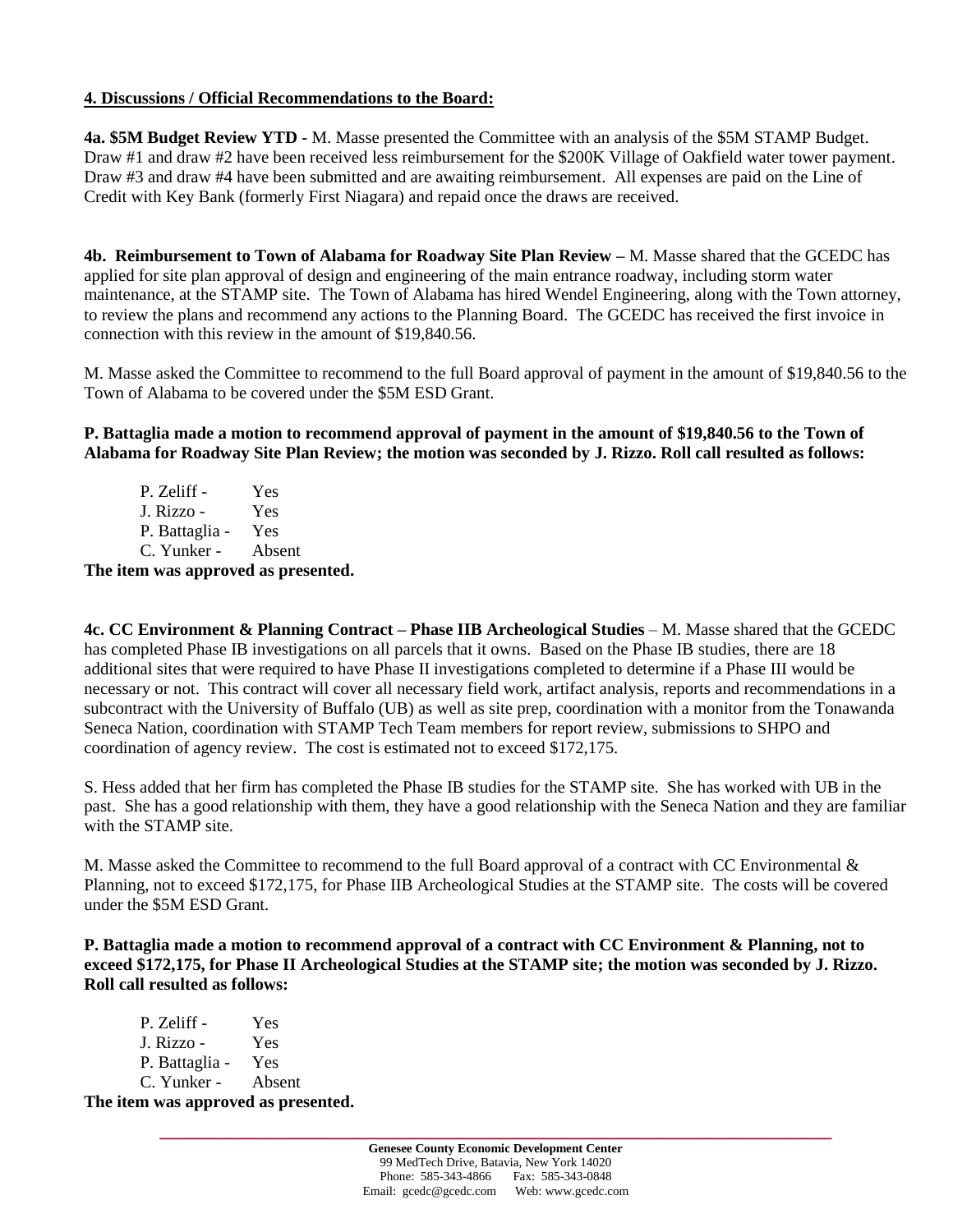**4d. Archeological Monitor – Seneca Nation –** M. Masse shared as part of the archeological work that is performed at the STAMP site, the Tonawanda Seneca Nation has a monitor on site to help identify any of the artifacts that are found. They charge a flat rate per hour.

M. Masse asked the Committee to recommend to the full Board approval to reimburse the Tonawanda Seneca Nation for an onsite monitor, not to exceed \$7,500. These costs will be covered under the \$5M ESD Grant.

**P. Battaglia made a motion to recommend approval to reimburse the Tonawanda Seneca Nation for an onsite monitor, not to exceed \$7,500; the motion was seconded by J. Rizzo. Roll call resulted as follows:**

P. Zeliff - Yes J. Rizzo - Yes P. Battaglia - Yes C. Yunker - Absent

**The item was approved as presented.**

**4e. CC Environment & Planning Contract – Jurisdictional Determination Update –** M. Masse shared that the GCEDC had a delineation of wetlands and streams completed on July 14, 2010 that was revised on September 24, 2010 and again on November 11, 2010. The U.S. Army Corps of Engineers (USACE) reviewed this report and issued a jurisdictional determination (JD) on February 1, 2012. The JD identified regulatory status of wetlands and streams mapped at the STAMP site and determined whether they would fall under the jurisdiction of the NYS Department of Environmental Conservation or the U.S. Army Corps of Engineers. This report is required to be updated every five years, with the expiration date of February 2017. If this JD is not updated and left to expire, the USACE will not issue any potential permits for infrastructure construction or building construction until it is completed. Based on the summer we have had this year; this would be a good time to go out and verify the lines of the wetlands and streams to ensure that they have not changed in size since the last delineation. The field season to complete this work is rapidly coming to an end. Field work should be completed during November or delayed until next spring. The potential for wetlands to change/expand is another reason it is crucial that we continue to have our local ag producers farm the properties as they have in the past until development occurs.

M. Masse asked the Committee to recommend to the full Board approval of a contract with CC Environment & Planning, not to exceed \$16,264, for a Jurisdictional Determination Update for the STAMP Site. These costs will be covered by the ESD \$5M Grant.

**P. Battaglia made a motion to recommend approval of a contract with CC Environment & Planning, not to exceed \$16,264, for a Jurisdictional Determination Update at the STAMP site; the motion was seconded by J. Rizzo. Roll call resulted as follows:**

| P. Zeliff -    | Yes    |
|----------------|--------|
| J. Rizzo -     | Yes    |
| P. Battaglia - | Yes    |
| C. Yunker -    | Absent |

**The item was approved as presented.**

**4f. \$28M Grant Disbursement Agreement –** M. Masse shared that the GCEDC received the amendment to the Grant Disbursement Agreement (GDA) for Project #Z337. The previous GDA was a \$5M grant. This amendment increases the grant amount from \$5M to \$33M.

**P. Battaglia made a motion to recommend approval of the \$28M Grant Disbursement Agreement amendment for Project #Z337; the motion was seconded by J. Rizzo. Roll call resulted as follows:**